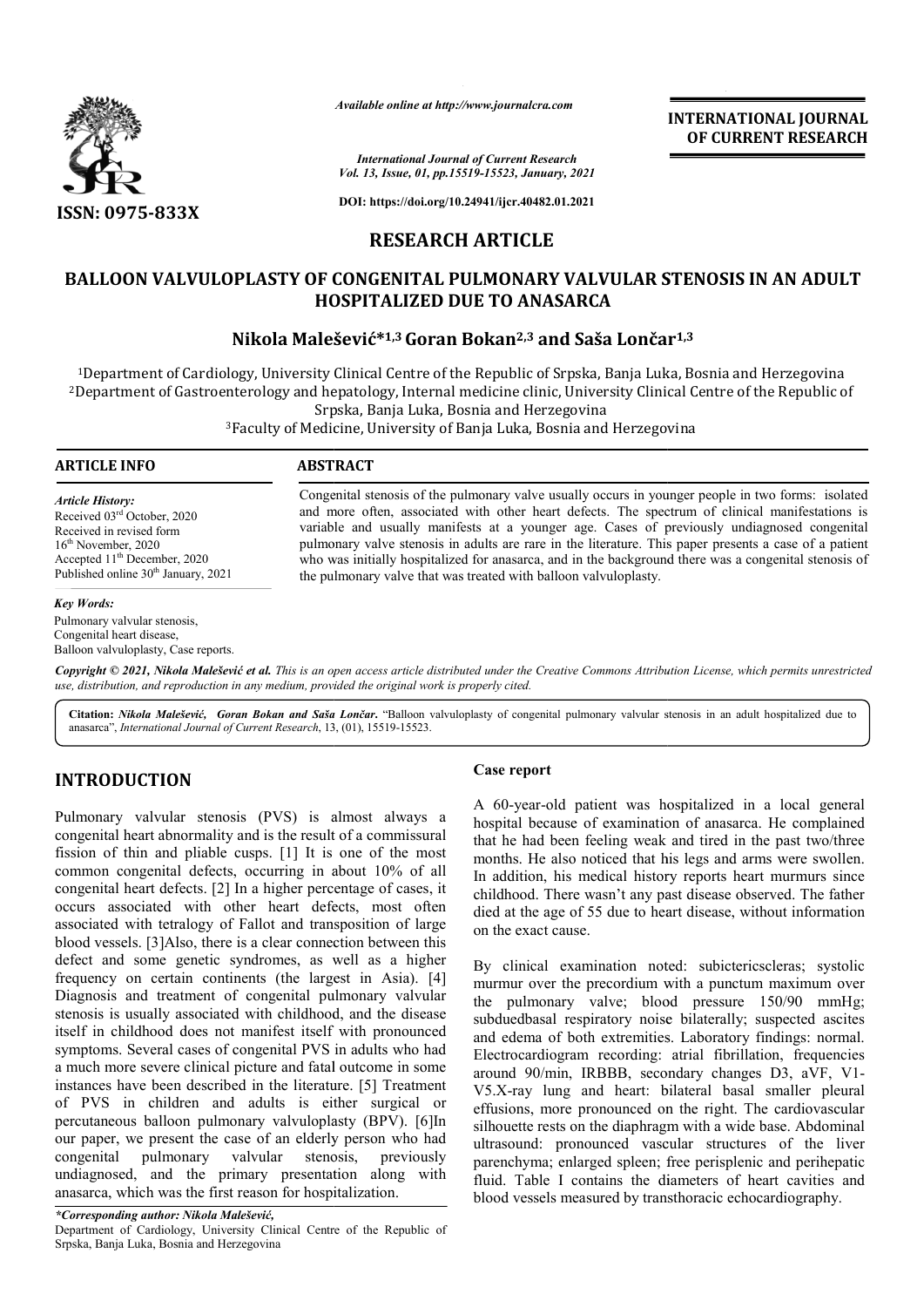**Table 1. Transthoracic echocardiography measurements**

| Transthoracic echocardiography      |              | Diameters                          |
|-------------------------------------|--------------|------------------------------------|
| Aorta                               | Root         | 35 mm                              |
|                                     | <b>Sinus</b> | $41 \text{ mm}$                    |
|                                     | Septum       | $20 \text{ mm}$                    |
|                                     | ASCA         | $36 \text{ mm}$                    |
| Right pulmonary artery (RPA)        |              | $14 \text{ mm}$                    |
| Left pulmonary artery (LPA)         |              | 14 mm                              |
| Left atrium $(LA)$                  |              | $63 \text{ mm} (47x68 \text{ mm})$ |
| Right atrium (RA)                   |              | $73x76$ mm                         |
| Right ventricle (RV)                |              | $41 \text{ mm}$                    |
| Left ventricle (LV)                 |              | $60x43$ mm                         |
| Intraventricular septum (IVS)       |              | $10 \text{ mm}$                    |
| Ejection fraction of left ventricle | 40-45 $\%$   |                                    |

The left atrium is larger, no foreign masses or spontaneous contrast are visible. Mitral valve (MV) is fibrously altered, preserved separations and coaptations; mitral regurgitation (MR)  $1-2$  +. The interatrial septum (IAS) is bulging in LA due to the hemodynamic load of the right heart. LV is of enlarged dimensions, of orderly wall thickness, diffusely hypocontractile at the time of examination with paradoxical movements of the septum, slightly reduced global systolic function, EF 40-45%.

The aorta is regular in dimensions in root, ascending part, arch and visible descending segment, easily to moderately sclerotic walls. Aortic valve (AV) is trifoliate, moderately sclerotic velum, preserved separation and coaptation. RV and RA are more voluminous, tricuspid annular plane systolic excursion (TAPSE) 15mm. PV is sclerotic, with a gradient of 67/34 mmHg, pulmonary regurgitation (PR)  $1-2 +$ . The tricuspidal valve (TV) looks neat, tricuspidal regurgitation (TR)  $2-3 +$ , systolic pressure of right ventricle (SPRV) 85mmHg (70mmHg + central venous pressure-CVP) is recorded. PA is of neat dimensions as are its branches. The pericardium has minimal effusion around the right heart. The vena cava inferior (VCI) is larger in diameter, poorly collapsible. Smaller amounts of pleural effusion are suspected. Initial therapy: furosemide; spironolactone; β-blocker; ACE inhibitor; diet with reduced salt intake. On the eighth day of hospitalization in the local general hospital, the patient was presented to the council of interventional cardiologists and transferred to the University Clinical Centre of the Republic of Srpska for the continuation of diagnostic-therapeutic treatment. Transesophageal echocardiography: cusps of the pulmonary valve altered with sclerotic areas, reduced separation, Doppler registers severe pulmonary stenosis.



**Figure 1. Systolic pressure in RV and PA**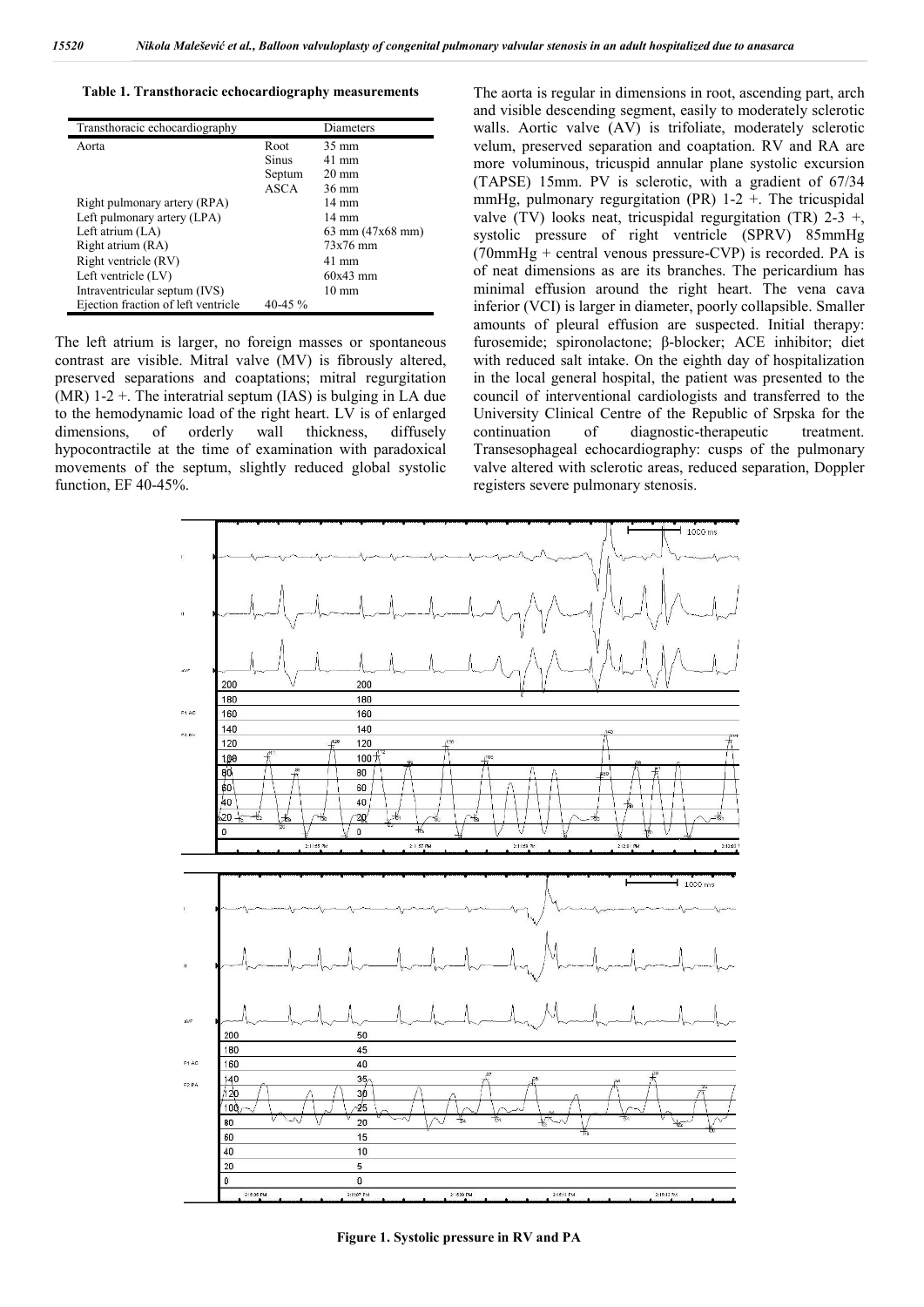Dilated right heart cavities. The cusps of the mitral valve are altered presenting fibrous tracts, hemodynamically insignificant MR is registered. Aortic valve three-leafed, cusps marginally sclerotic modified, trace AR. Computed tomography (CT) of the thorax to exclude pulmonary thromboembolism (PTE): diameters in the axial plane: trees PA about 22mm - ostial margin highly calcified, right branches PA about 21mm, left branches PA about 38mm. Postcontrast, there are certainly no clear defects in the contrast representation along the PA tree or the main and initial parts of the PA branches on both sides that would indicate PTE.

coronarography: severe pulmonary stenosis with a gradient of 85mmHg, pressure in the right ventricle of 112mmHg is observed. Normal findingsconcerning carotid arteries. Balloon valvuloplasty of PVS is advised. Two months after right and left cardiac catheterization, balloon valvuloplasty of the pulmonary valve is performed with a right femoral approach. Initial hemodynamics: systolic pressure in RV 120mmHg, gradient over PV 85mmHg (Figure I) I). A balloon of 20 mm diameter is inserted on PV and inflated (Figure II). Post procedural hemodynamics: systolic pressure in RV 50mmHg and gradient over PV 15mmHg. narography: severe pulmonary stenosis with a gradient of mHg, pressure in the right ventricle of 112mmHg is rved. Normal findingsconcerning carotid arteries. Balloon uloplasty of PVS is advised. Two months after right and rdiac catheterization, balloon valvuloplasty of the<br>hary valve is performed with a right femoral approach.<br>hemodynamics: systolic pressure in RV 120mmHg,



**Figure 2. Balloon pulmonary valvuloplasty**

Lobar, segmental, subsegmental branches are notanalyzed. Cardiovascular massif globally voluminous with minor pericardial effusion up to about 6 mm thick with DPK and about 8 mm in pericardial recessions. There is no consolidation or infiltration in the lung parenchyma. No pleural effusion. Right and left cardiac catheterization and The procedure ended without complications (Figure III). First control examination two months after BAV PVS: gradient over PV 25mmHg, TR gradient 35mmHg, TA 150/90 mmHg. control examination two months after BAV PVS: gradient over PV 25mmHg, TR gradient 35mmHg, TA 150/90 mmHg.<br>Subjectively, the patient reports no problems. Introduced nonvitamin K anatagonist oral anticoagulants (NOAC) due to atrial fibrillation (AF).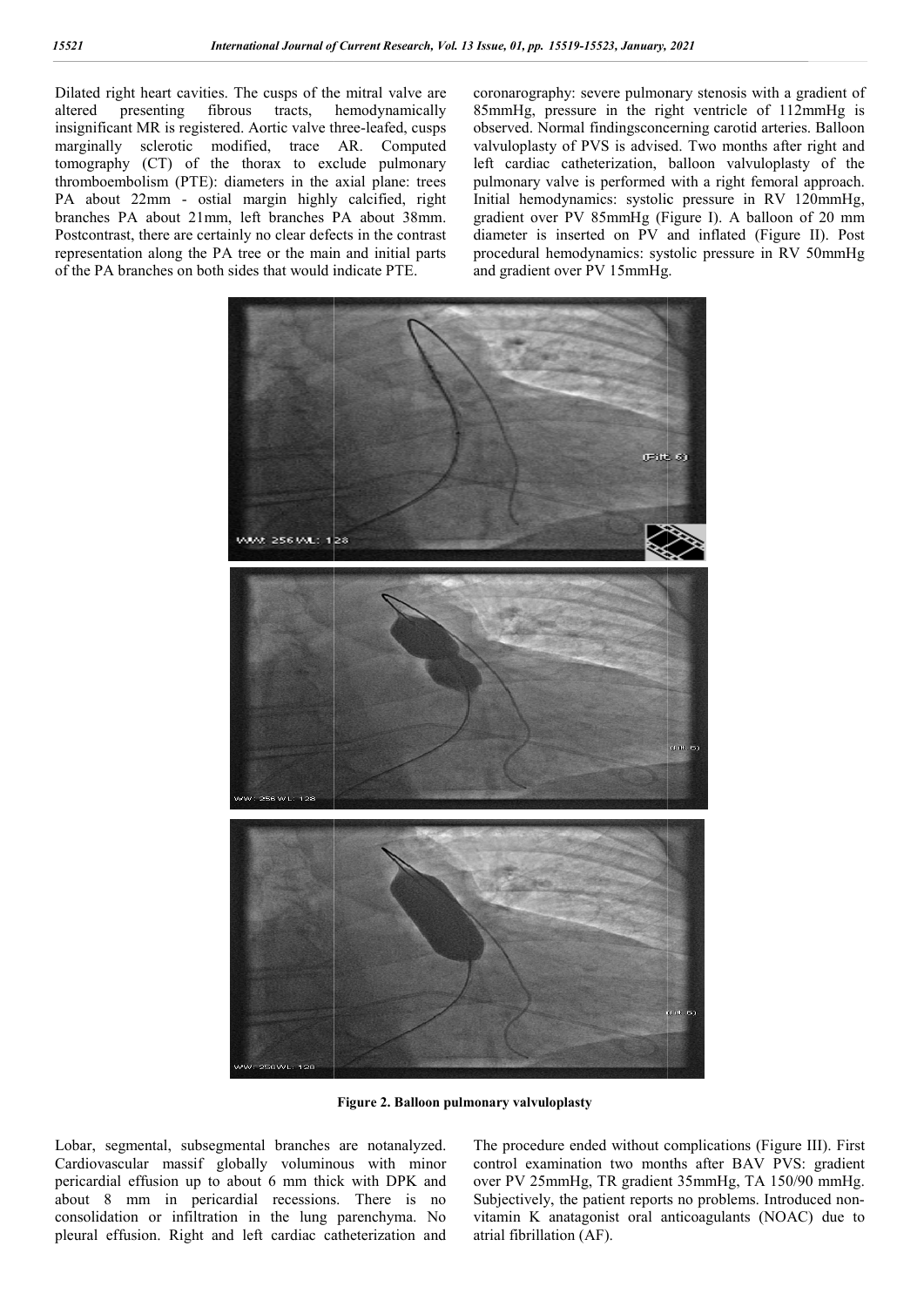

**Figure 3. Postprocedural hemodynamics**



**Figure 4. PV gradient 30 months after BPV**

Second check-up six months after BAV PVS: gradient over PVS 30mmHg, TR gradient 30mmHg, TA 160/90 mmHg. Mild pretibial edema. Switch NOAC to oral anticoagulants (OAC).Third control examination one year after BAV PVS: gradient over PVS 30mmHg, TR gradient 27mmHg, TA 180 / 100mmHg. Mild pretibial edema. Almost two and a half years hospitalizations due to right-sided cardiac decompensation, also the first decompensation after BAV PVS. Then, aultra sound exam is performed and measureda gradient over PV 25mmHg, TR gradient 27 mmHg; Laboratory observed hypoalbuminemia, 25g / L (RV: 35-52gr / L).After intensified parenteral therapy with two different diuretic drugs, the patient is discharged from the hospital with recommendationsfor therapy with furosemide, spironolactone, β-blocker, ACE inhibitor, PPI and OAC. up six months after BAV PVS: gradient over<br>
I, TR gradient 30mmHg, TA 160/90 mmHg,<br>
edema. Switch NOAC to oral anticoagulants<br>
control examination one year after BAV PVS:<br>
PVS 30mmHg, TR gradient 27mmHg, TA 180 /<br>
Id preti  $52gr / L$ ). After intensified<br>idiuretic drugs, the patient<br>with recommendationsfor<br>lactone,  $\beta$ -blocker, ACE

### **DISCUSSION**

Pulmonary valvular stenosis (PVS) is one of the most common congenital heart defects, usually occurring in about 10% of cases in relation to all cardiac congenital defects. [1]

Acquired cases of PVS are found in other diseases such as infectious endocarditis, carcinoid syndrome. [1] It can occur as an isolated case or associated with other heart defects as part of the tetralogy of Fallot, ventricular septal defect (VSD), transposition of large blood vessels. [2] Also, PVS can be diagnosed at all ages, although it is most often detected in childhood through the observation of systolemurmor in the precordial area, which is mainly the reason for further diagnostic processing. [7, 8] Authors Hardy [9] and Sherman [10] were the first to document cases of congenital pulmonary stenosis in adults. Since 1982, percutaneous balloon pulmonary valvuloplasty has replaced surgical valvulotomy in the treatment of congenital and acquired pulmonary valvular stenosis. [6] Short-term results after the procedure were shown to be very good with low restenosis rates of 4.8%. [11] Similar stenosis. [6] Short-term results after the procedure were shown<br>to be very good with low restenosis rates of 4.8%. [11] Similar<br>results were obtained when observing the long-term prognosis. McCrindle [12] presented the results of 533 patients from 22 healthcare institutions averaging 8.7 years after initial BPV and monitored the long-term outcome and concluded that BPV and monitored the long-term outcome and concluded that BPV is a useful and reliable procedure whose long-term outcome an isolated case or associated with other heart defects as part<br>of the tetralogy of Fallot, ventricular septal defect (VSD),<br>transposition of large blood vessels. [2] Also, PVS can be<br>diagnosed at all ages, although it is